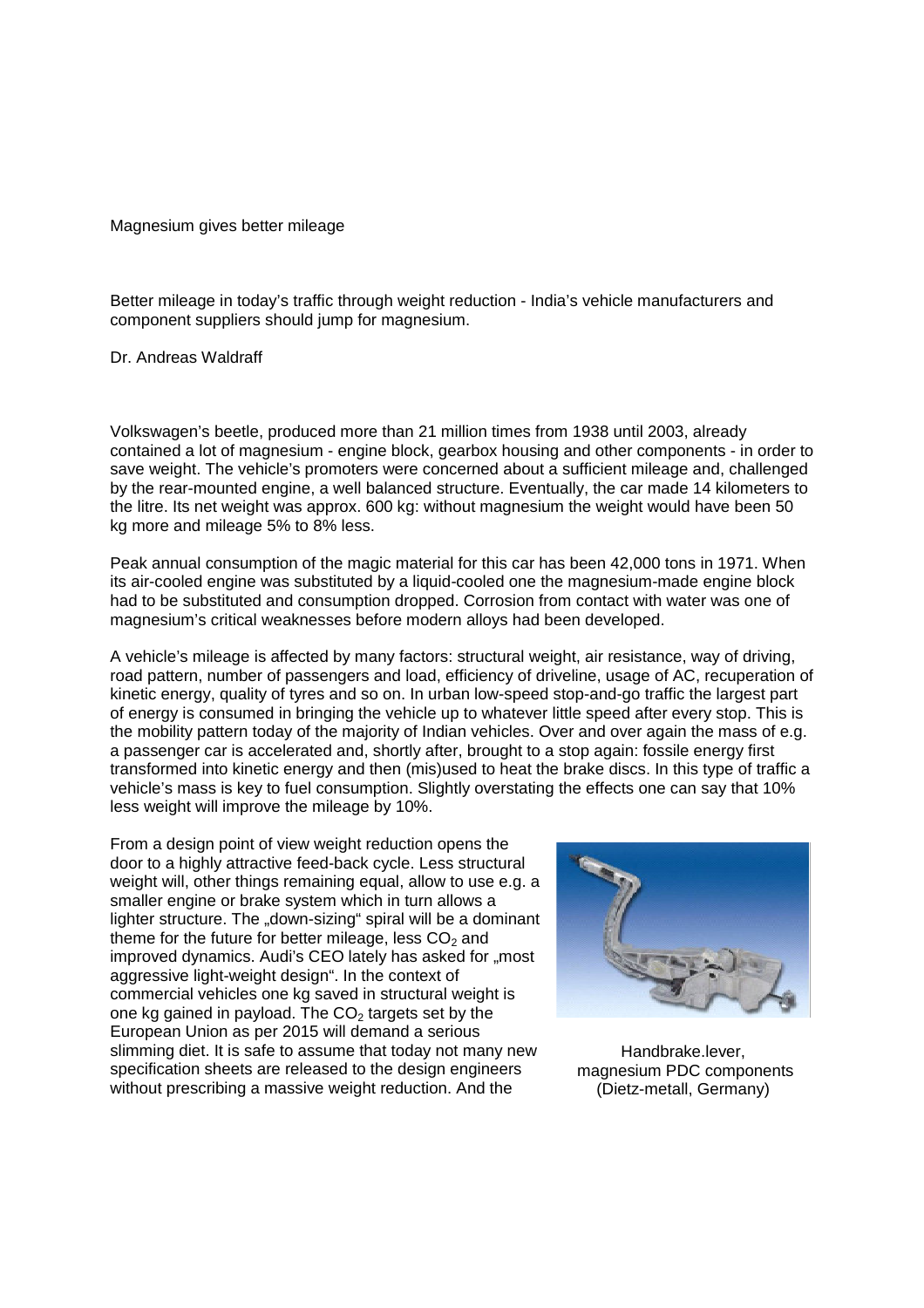necessities of electrically driven vehicles will very soon accelerate this trend.

Magnesium is a powerful, well explored option to reduce weight. The metal is very light, 36% lighter than aluminium, the other widely used non-ferrous metal in the automotive industry, and 78% lighter than steel. Its mechanical properties cover much the same spectrum as aluminium. Experts believe that a modern car may well take 50 to 80 kg of the metal to be used in motor blocks, gearbox housings, door panels, door locking devices, mirrors, tailgates, steering wheels, consoles and else. The German Fraunhofer Institute for Machine Tools and Forming Technology IWU, Chemnitz, has designed a car door weighing 4.7 kg (steel: 10.7 kg). Advanced applications are magnesium foam parts or composite materials using magnesium and e.g. aluminium together. Other usages in laptops, cameras, mobile phones, medical instruments should be mentioned for the sake of completeness. Here, the excellent dampening properties regarding sound and electromagnetic waves are highly welcomed advantages of the metal.

In some applications the inferior thermal stability and conductivity of magnesium compared to aluminium may be a drawback. Also, aluminium tends to be more resistant to corrosion. When used for exterior parts magnesium usually requires special coating. Forging is weak spot: only few magnesium alloys can be forged. So, just as for every other material, there is a generic frame of properties within which the great advantages of magnesium can be exploited.

For a given structure and a realistic production volume probably a mix of advanced materials will yield best results. A European project jointly run by Daimler, Fiat, Opel, Porsche, Renault, Volvo, and Volkswagen has made proposals for a Super Light Car (SLC). Its body uses a blend of materials and consists of aluminium (53%), steel (36%), magnesium (7%), and plastics (4%). Compared to the conventional reference body the weight reduction has been 35%.

In automotive applications today pressure die-casting (PDC) is the widest spread technology for magnesium-made components. Due to its superior flow-characteristics magnesium will allow very fine structures with a wall thickness of below one millimeter. This gives greater freedom to tool design and permits further weight reduction when thick walls are not really required for e.g. stability or heat transfer. Lower risk of porosity is another advantage of magnesium PDC-parts. The better flow-properties of magnesium allow to push the lifetime of a PDC-tool from, say, 1 lakh shots to 3 lakh shots which can be a significant cost saving in mass production. Further savings may arise out of shorter cycle times in the casting process.

But is it not very expensive? No, not when one compares apples to apples. On a per-volume basis, magnesium tends to be even cheaper than aluminium. As a component will not normally change its basic geometry when made of magnesium rather than aluminium the more appropriate





\* on a per-litre basis average prices 2002 – 2010 Source: Wirtschafts-Vereinigung Metall, Germany

Prices of Magnesium and Aluminium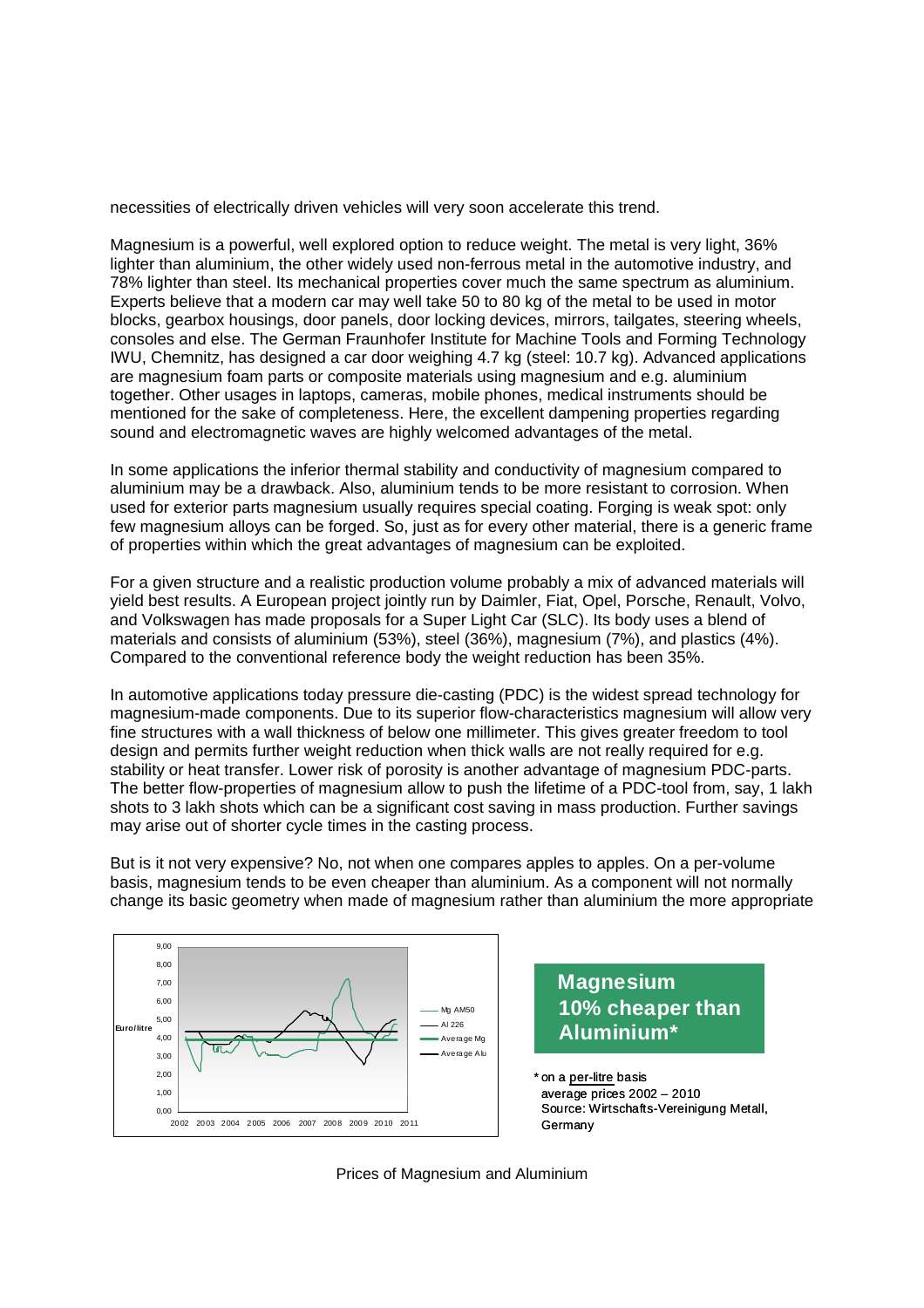basis for comparison is a per-litre price. On this basis magnesium has actually been cheaper in the past than aluminium. For the years2002 to 2010 the metal has been on the average 40% more expensive than aluminium on a per-kg basis but 10% cheaper on a per-litre basis. During the initial years of building up a magnesium industry in India the access to a recycling facility will be a particular issue and cost factor.

Whether, from a point of view of total cost, magnesium is the better material for a given part is not easy to assess. One will have to analyse and compare factors such as the basic feasibility of magnesium in a given product environment, typical usage patterns, production volumes, and the

## **Some cost effects of substituting aluminium with magnesium in a PDC component**

| gain 36%                                         | less material due to lower density                                              |
|--------------------------------------------------|---------------------------------------------------------------------------------|
| lose approx. $40\%$                              | higher kg-price (average 2002 - 2010)                                           |
|                                                  | items 1 and 2 yield an aggregate gain<br>of 10% (viz. 0.64 $\times$ 1.40 = 0.9) |
| gain up to 10%                                   | lesser wall thickness possible                                                  |
| $lose$ approx. $15\%$                            | more costly recycling of gating                                                 |
| reduce tool cost                                 | tool life up to 3 times extended                                                |
| reduce cost of<br>$\bullet$<br>manufacturing<br> | casting cycle 25% to 50% shorter                                                |

## Significant cost-effects when substituting aluminium with magnesium

remaining life time of a component in the life-cycle of the final product. In some instances the weight reduction is honoured by the receiving OEM with a substantial bonus of several dollars per kg saved. In addition, one should assess the reduced fuel consumption during the lifetime of the product. For a reasonably comprehensive analysis one has to integrate at least the factors which are indicated in the box above.

A promising starting point for India's vehicle manufacturers could be the two side plates of the ten millions of 2-wheelers that are produced every year – today mostly made of aluminium and clearly offering better mileage on a large scale if made of magnesium.

## **7,068 characters incl. blanks (without graphs)**